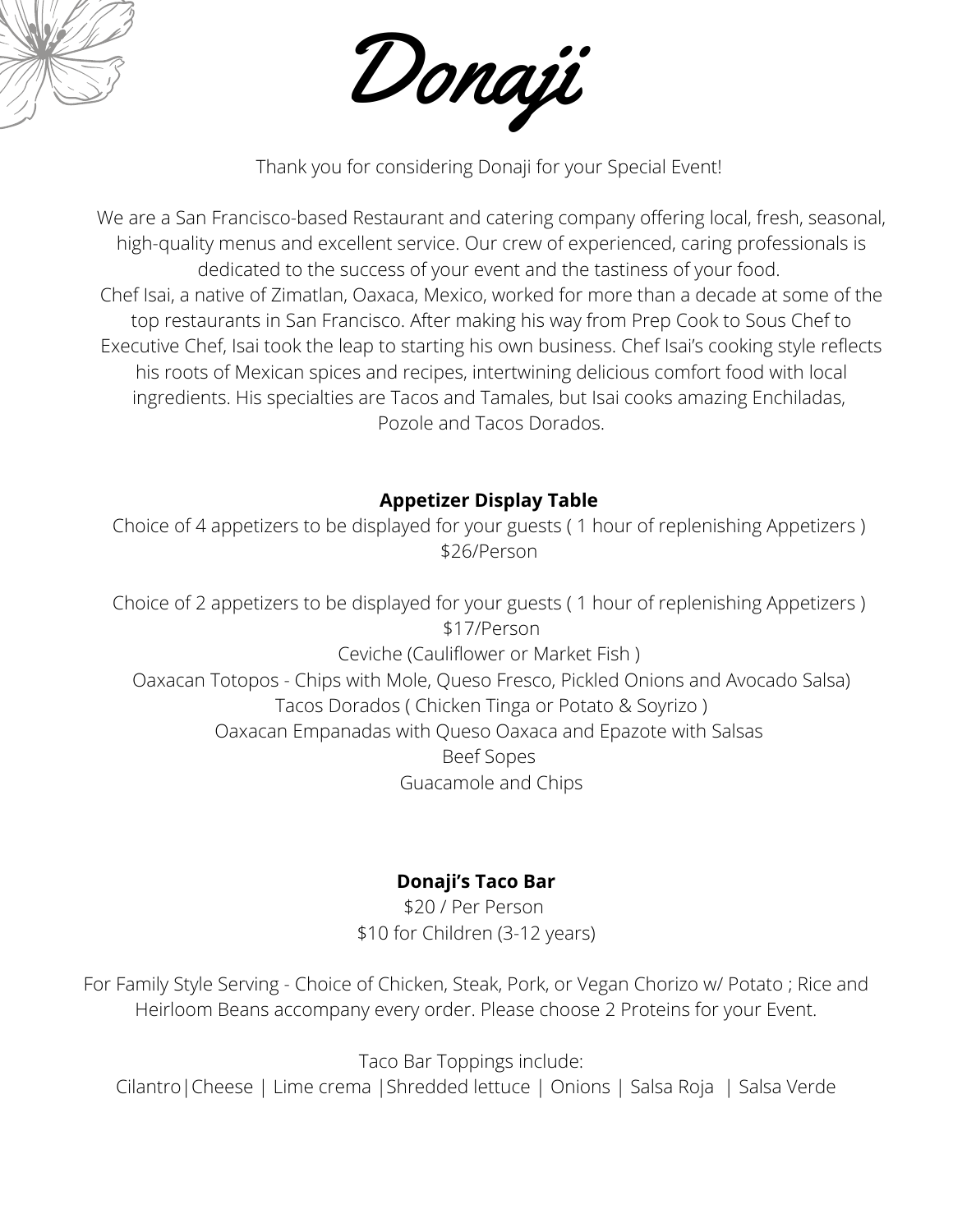



**Donaji's Enchilada Bar** \$20 /Per Person \$10 for Children (3-12 years)

Chicken Tinga or Sweet Potato Enchiladas with your Choice of Sauce - Rojo , Verde , or Mole. Please choose only 2 Sauces. Rice and Heirloom Beans accompany every order.

Enchilada Toppings include: Cilantro | Cheese | Lime crema | Shredded lettuce |Onions |Radishes |Escabeche

Additional Ideas/Add ons:

**Tamales** ( \$5.25 per Tamal ) Non Gmo, Organic Masa Tamales stuffed with Market Produce. Flavors include: Vegan Chorizo w/ Potato Chicken in Salsa Verde Cheese and Peppers Pork Achiote

### **Salads:**

Little Gem Lettuce, Pickled Potatoes, Cucumber and Goddess Dressing \$8/Person Arugula Salad with Jicama, Pickled Onions, Candied Almonds Hibiscus Vinaigrette \$8/Person

### **Appetizers a la carte**

Ceviche (Cauliflower or Market Fish ) \$9/Person Oaxacan Totopos - Chips with Mole, Queso Fresco, Pickled Onions and Avocado Salsa) \$9/Person Tacos Dorados ( Chicken Tinga or Sweet Potato ) \$9/Person Oaxacan Empanadas with Queso Oaxaca and Epazote with Salsas \$9/Person Beef Sopes \$9Person Queso Fundido with Chorizo \$9/Person Guacamole and Chips \$9/Person